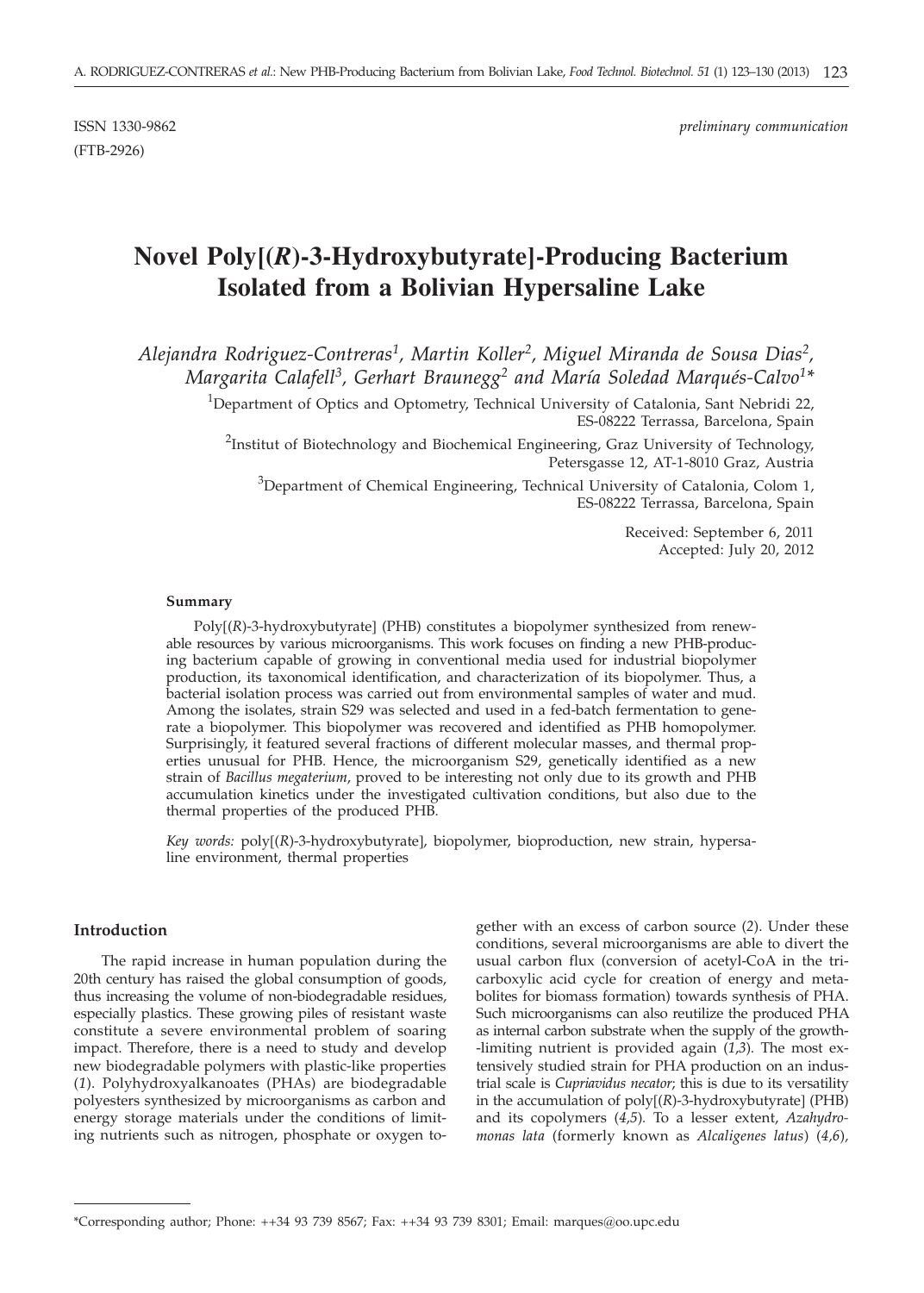*Azotobacter* sp. and recombinant *Escherichia coli* are also used for polymer production (*4,6,7*). PHAs are biobased, biodegradable and biocompatible biopolyesters which possess thermal properties similar to some petroleum- -based polymers such as polypropylene (*4*). PHB is the most frequently occurring PHA and constitutes a linear, unbranched homopolymer consisting of (*R*)-3-hydroxybutyric acid (3HB) units. It is considered very promising as a biodegradable plastic mainly for packaging industries to solve environmental pollution problems (*7*). In addition, it exhibits potential applications in medicine, veterinary practice and agriculture due to its biocompatibility (*7*).

So far, PHAs are not competitive with petroleum- -based polymers in economic terms due to their high production costs (*6*). Therefore, efforts are focused on improving the production steps that generate the major part of the costs. Recent studies attempt to solve the most costly factors (feedstock, polymer extraction and microorganism efficiency) by investigating the use of cheaper carbon sources (*8*), novel polymer isolation methods, different fermentation strategies (*9*), and by discovering new microorganisms (*10*). The importance of investigating novel strains lies in the possibility of replacing well-known industrial production strains with new ones, aspiring to a more productive and efficient polymer production process. Current studies report the isolation of new PHA- -producing species from extreme environments, and some of them might replace well-established, industrially implemented microorganisms in the near future (*11*,*12*). Taking this into account, the main goal of this work is to isolate a novel potential PHB-producing bacterium from Bolivian hypersaline lake water and mud samples, capable of growing in one of the conventional media for industrial PHB production without excessive salt concentrations. Taxonomical identification of the selected microorganism and the characterization of the produced biopolymer are further objectives of the study.

## **Materials and Methods**

## *Samples and media*

Four water and mud samples were collected, three from three different lagoons and one from a salt lake in Bolivia (Potosí Department): Laguna Colorada, Laguna Hedionda, Laguna de Chiguana and Salar de Uyuni (Fig. 1, *13*). The samples were taken from the surface of the lagoon shore.

For the isolation of the bacteria, HM medium was used, composed of (in  $g/L$ ): NaCl 44.5, MgSO<sub>4</sub>.7H<sub>2</sub>O 0.25, CaCl<sub>2</sub>·2H<sub>2</sub>O 0.09, KCl 0.5, NaBr 0.06, peptone 5, yeast extract 10, glucose 1 and granulated agar 20, adjusted to pH=7.0 (*14*).

The conventional medium used for PHB production was the minimal mineral medium according to Küng (*15*), which contained (in  $g/L$ ): Na<sub>2</sub>HPO<sub>4</sub>·2H<sub>2</sub>O 4.5, KH<sub>2</sub>PO<sub>4</sub> 1.5, MgSO<sub>4</sub>·7H<sub>2</sub>O 0.2, NaCl 1, (NH<sub>4</sub>)<sub>2</sub>SO<sub>4</sub> 2, CaCl<sub>2</sub>·2H<sub>2</sub>O 0.02, NH4Fe(III) citrate 0.05, agar 15, glucose 10, trace element solution SL6 1 mL, and adjusted to pH=7.0. SL6 was composed of (in mg/L):  $ZnSO<sub>4</sub>·7H<sub>2</sub>O$  100,  $H<sub>3</sub>BO<sub>3</sub>$  300,  $CoCl_2·6H_2O$  200,  $CuSO_4$  6,  $NiCl_2·6H_2O$  20,  $Na_2MoO_4$ .



**Fig. 1.** Bolivian map with the location where the samples were taken from. Inside the black circle: Laguna Colorada (1), Laguna Hedionda (2), Laguna Chiguana (3) and Salar de Uyuni (4). The environmental conditions and physicochemical characteristics of these lakes are described by Hurlbert and Chang (*13*)

 $2H<sub>2</sub>O$  30 and MnCl<sub>2</sub> $\cdot$ 2H<sub>2</sub>O 25. The components susceptible to precipitation were sterilized separately (for 21 min at 120 °C).

## *Bacterial isolation*

A procedure for viable counting using serial dilutions of the samples was carried out to obtain the appropriate colony number. The liquid used for the dilutions was sterile saline solution with a dilution factor of 105 . Aliquots of 0.1 mL of each diluted sample were spread over the surface of agar plates containing HM medium using a sterile Drigalski glass spreader. The cultures were incubated at 35 °C for 72 h (*16*). Once the pure cultures were obtained by propagating single colonies on new HM agar plates, the strains were differentiated by their macro- and microscopic characteristics (shape and colour of the colonies, opaque character, motility and shape of the cells, sporulation, and inclusions). For storage, all strains were frozen at –80 °C. The observation of endospores produced after 7 days on solid HM medium was made by means of phase contrast microscopy (Labophot Microscope, Nikon Instruments, New York, NY, USA).

#### *Bacterial selection*

For the detection of polymer-producing bacteria, Nile Blue A (Sigma-Aldrich, St. Louis, MO, USA) solution in dimethylsulfoxide (DMSO; 0.25 mg/mL) was added to the sterile HM medium. Each isolated strain was incubated at 35 °C for 48 h. The agar plates were exposed to UV light (312 nm) after cultivation to detect PHB accumulation in the grown colonies. The cells were observed under fluorescent microscope (Labophot Microscope, Nikon Instruments) (*17*). Afterwards, the detected polymer- -producing bacteria were grown in conventional liquid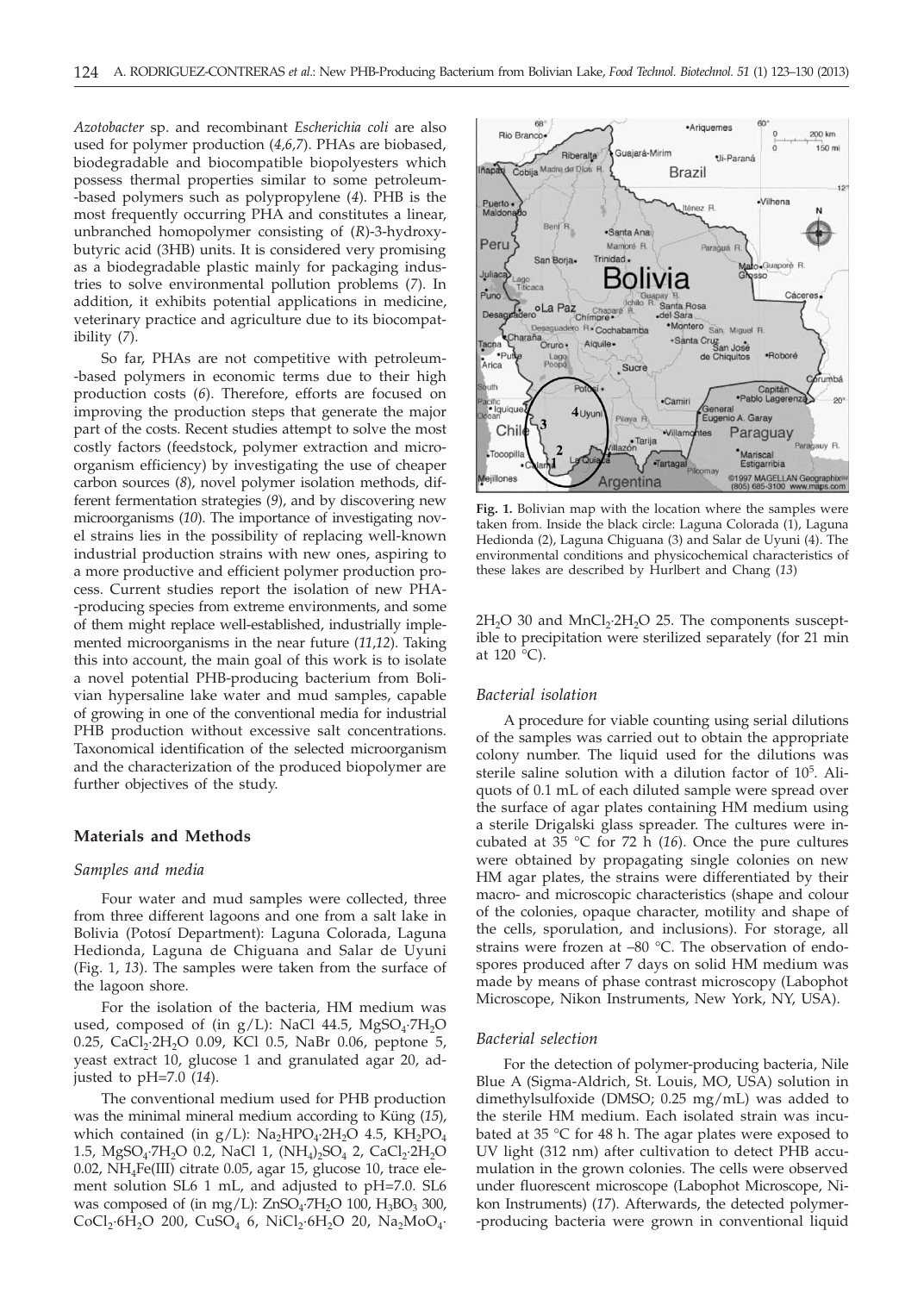medium. A scale-up of liquid batch cultures was performed by inoculating selected pure colonies from solid medium to 300-mL baffled shake flasks containing 100 mL of conventional medium. All strains were incubated at 35 °C for 48 h under continuous shaking at 120 rpm. The bacterial strain that grew significantly faster under these conditions was selected for further study.

## *Bacterial identification*

Bacterial genomic DNA was extracted by the lysozyme-proteinase K-sodium dodecyl sulphate method (modified by increasing the reagent concentration to 2.4 mg/mL of lysozyme, 0.5 mg/mL of proteinase K and 0.8 % of sodium dodecyl sulphate). The DNA product was amplified by PCR (Bio-Rad iCycler, Madrid, Spain) reaction according to the following procedure:  $30 \mu L$  of the reaction mixture containing 6  $\mu$ L of 5× Taq-&GO<sup>TM</sup> (MP Biomedicals, Carlsbad, CA, USA), 1.5 µL of primer pair mix EubI-forward (5'-GAGTTTGATCCTGGCTCAG-3') and 907r-reverse (5'- CCGTCATTTC(AC)TTT(AG)AGTTT-3'), both at a concentration of 10 pmol/ $\mu$ L and 20–30 ng of template were used (*18*). The PCR products were purified with GeneClean Turbo Kit (MP Biomedicals) as recommended by the manufacturer. The fragments were sequenced in Molecular Biology-ZMF (Centre for Medical Research in Graz, Austria) using the reverse primer 907r. The fragments were taxonomically identified according to partial 16S rDNA and compared to sequences available in the GenBank databases using BLAST. The nucleotide sequence data reported in this paper have been deposited at GenBank (NCBI, Bethesda, MD, USA; *http:// blast.ncbi.nlm.nih. gov/Blast.cgi*), with an accession number of JF508445.

### *Polymer production*

Fed-batch fermentation in shake flasks was performed with the selected strain. Seed culture of the same strain was used to prepare the inoculum cultures. Two parallel set-ups in 300-mL shake flasks with 100 mL of conventional medium were inoculated from solid medium and incubated for 24 h at 35 °C and 120 rpm. A volume of 5 mL of selected precultures was then used for inoculation in 300-mL fermentation flasks containing 150 mL of conventional medium for 72 h at 35 °C and 120 rpm. Glucose was added as a solution of 50 % (by mass per volume) during the fed-batch fermentation to avoid the carbon source limitation. Samples of 5 mL were taken at regular time intervals to trace the polymer production.

In order to determine cell dry mass (CDM), samples of 5 mL of culture broth were taken during the fed-batch fermentation and centrifuged at 12 000×*g* for 20 min (Heraeus Megafuge 1.0 R refrigerated centrifuge, DJB Labcared, Newport Pagnell, UK). The pellet was frozen, lyophilised and weighed to determine the CDM.

For PHA determination, the PHA in lyophilized biomass samples was transesterified by acidic methanolysis according to Braunegg's method (*19*). Analyses were carried out with an Agilent Technologies 6850 gas chromatograph (GC) equipped with 30-m HP5 column (Hewlett-Packard, USA) and a 6850 Series Autosampler (Agilent Technologies, Santa Clara, USA). The methyl esters of the PHA constituents were detected by a flame ioni-

zation detector with helium as carrier gas (split ratio of 1:10). Pure poly[3-hydroxybutyrate-co-3-hydroxyvalerate] (P(3HB-co-19.1-%-3HV), Biopol; Imperial Chemical Industries, London, UK) was used for 3-hydroxybutyrate (3HB) and 3-hydroxyvalerate (3HV) external calibration; hexanoic acid was applied as internal standard. The PHA content (in % by mass) in cells was defined as the percentage of the ratio of 3HB and CDM concentrations. Residual biomass (RB, in  $g/L$ ) was calculated as the difference between CDM (g/L) and PHB (g/L) (*5,8*).

For glucose determination, carbohydrate (glucose) concentration in the sample supernatant was monitored by means of high-performance liquid chromatography (HPLC) equipment consisting of an Aminex HPX 87H column (BioRad, Hercules, CA, USA) thermostated at 75 °C, a LC-20AD pump, a SIC-20 AC auto-sampler, a RID- -10A refractive index detector and a CTO-20 AC column oven. Likewise, the LC solution software for registration and evaluation of the data was used. Water was used as eluent at a flow rate of 0.6 mL/min. The standards were prepared using different glucose concentrations (*5*).

Nitrogen source was determined as follows: 2 mL of supernatant were mixed with  $50 \mu L$  of alkaline ISAB (ionic strength adjustment buffer) solution containing 5 M sodium hydroxide, 10 % methanol, 0.05 M  $Na<sub>2</sub>$ -EDTA and colour indicator. The mixture was analysed with an Orion ion selective electrode; the signal was monitored by a voltmeter. The standard curve was calculated measuring ammonium sulphate standard solutions of defined concentrations (*5*).

# *Polymer extraction, identification and characterization*

The cells cultivated in the shake flask experiments were pasteurized *in situ* for 30 min at 70 °C. The pasteurized biomass was then centrifuged at 12 000×*g* for 20 min, frozen and lyophilized for 24 h. The pellet was degreased by overnight stirring with ethanol (12.5 mL of ethanol per g of biomass). Then, PHA was recovered from the dried degreased biomass by overnight Soxhlet extraction with chloroform. After the removal of the major part of chloroform on a rotary evaporator (Büchi Rotavapor RE111, Flawil, Switzerland), the polymer was precipitated by adding cold ethanol and separated from the liquid by filtration. The purity of the extracted material and the completeness of extraction were determined by GC (*5,8*).

The extracted polymer was characterised by means of Fourier transform infrared (FTIR) spectroscopy and nuclear magnetic resonance (NMR). FTIR spectra of the biopolymer were collected using a PerkinElmer Paragon 1000 FT-IR spectrometer (PerkinElmer, Waltham, MA, USA). The line-scan spectra were based on 32 scans and a resolution of 4 cm<sup>-1</sup>. The <sup>1</sup>H NMR spectra were recorded at 25 °C on a Bruker AM300 spectrometer (Bruker Optik, Ettlingen, Germany). The polymer samples were dissolved in chloroform; a drop of tetramethylsilane (TMS), internal standard for calibration, was added as reference. A mass of 10 mg of sample dissolved in 1 mL of deutered solvent was used. Proton spectra were recorded at 300.1 MHz with a spectrum of 32 kB data points. A total of 64 scans were utilized with a relaxation delay of 1 s. The gel performance chromatography (GPC)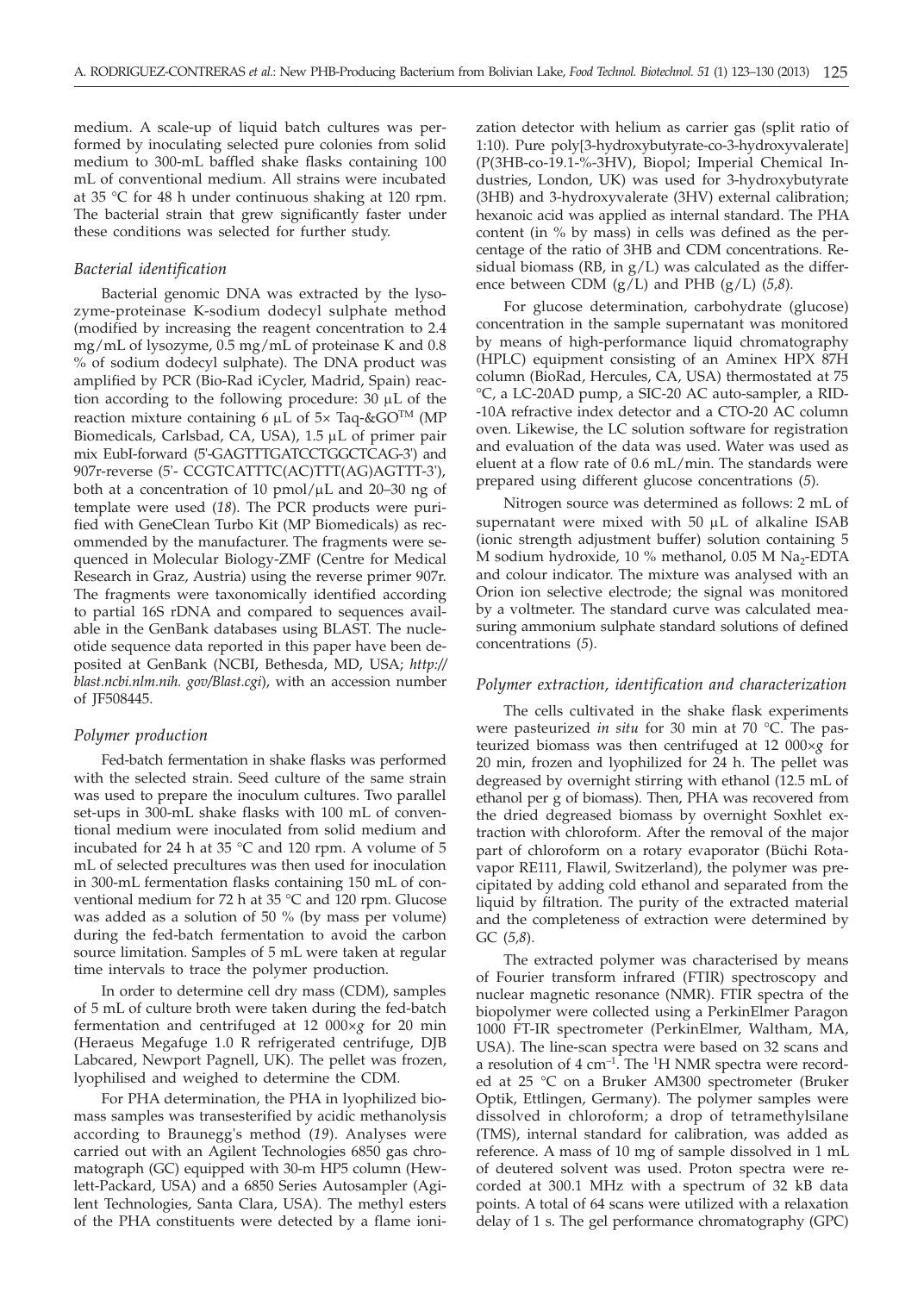measurements were done using chloroform as an eluent at a flow rate of 0.80 mL/min with a stabilisation pressure of 35 bars and a sample concentration of 1.5 mg/mL. A Waters Styragel HT column (Waters Corporation, Milford, PA, USA) for mid-range molecular-mass distributions was used; samples of monodisperse polystyrene with different molar masses were applied as standard. Differential scanning calorimetry (DSC) analyses were performed on a PerkinElmer Pyris 1 instrument with dry nitrogen gas flow of 50 mL/min. The apparatus was calibrated using indium of high purity. Approximately 5 mg of sample were sealed in an aluminium pan and analyzed. The melting temperature ( $t<sub>m</sub>$ ), melting enthalpy  $(\Delta H_m)$  and the glass transition temperature  $(t<sub>s</sub>)$  were determined from DSC endothermic peaks of the second heating scan. The degree of crystallinity  $(X_c)$  of PHB was calculated assuming a  $\Delta H_{\text{m}}$  value of 100 % crystalline PHB of 146 J/g. Scans started at  $-30$  °C and were ramped at 10 °C/min to 230 °C (*3*,*5*).

# *Electron microscopy*

Transmission electron microscopy (TEM) observations were achieved with a JEOL 1200 EX-II electron microscope (Jeol Ltd., Tokyo, Japan) operating at 90 kV. The cells and their intracellular PHB granules were observed as thin sections prepared as follows: after 4 h of fermentation in shake flasks, samples were fixed with a freshly prepared mixture of 2 % (by volume) glutaraldehyde, 3 % (by mass per volume) of freshly prepared paraformaldehyde, 5 % (by mass per volume) sucrose, and 0.1 M sodium cacodylate buffer, pH=7.4. Afterwards, bacterial cells were dehydrated using ethanol solutions with increasing concentrations, and finally embedded in a low- -viscosity embedding resin polymerizing at 60 °C overnight. Resin-embedded bacteria were sectioned using ultramicrotomy (thickness of 70 nm) (*20*).

# **Results**

### *Bacterial isolation and selection*

HM medium was used to isolate the bacteria from the water and mud samples taken from Laguna Colorada, Laguna Hedionda, Laguna de Chiguana and Salar de Uyuni. Several distinguishable colonies were obtained after spreading the four diluted samples on solid HM medium. When the pure cultures were separated by transferring each colony to a new solid HM medium, a detailed macro- and microscopic observation was done in order to differentiate the microorganisms. Forty-nine different bacteria were considered for this study, as clearly distinct microorganisms.

Twenty of these 49 bacteria produced spores within 7 days in HM solid medium. These species were not used for further studies of polymer production. The remaining bacteria were observed by fluorescence microscopy after being stained with Nile Blue A to distinguish the PHB-producers. After 48 h of incubation, the viable colonies that showed bright orange colour under UV light were selected for further studies of polymer production. Altogether 12 bacteria were found that showed polymer inclusions.

A scale-up to liquid fed-batch cultures of the 12 selected bacterial strains using conventional medium was carried out. The strain from Salar de Uyuni, labelled S29 (and later identified as *Bacillus megaterium*), grew significantly faster under these conditions compared to the other selected strains. Its absorbance  $(A_{420 \text{ nm}})$  increased fifty times from 0.2 after 48 h of incubation (growth rate  $0.21$  h<sup>-1</sup>). Consequently, strain S29 was chosen for studies of polymer production and, therefore, the morphological and taxonomical identification of the strain was carried out.

#### *Bacterial identification*

Macroscopic identification of the selected new strain showed white, viscous colonies with regular edges and flat elevation. Microscopic observation of the cells showed rod-shaped Gram-positive bacteria. The cells are often found in chains where the walls are joined or slightly separated. TEM micrographs are shown in Fig. 2. Here, it is possible to observe the cells as round-ended rods  $(1\times2$  mm) occurring in pairs and in short chains  $(7 \text{ mm})$ . Some polymer inclusions are already visible as clear grey granules after 4 h of fermentation.



**Fig. 2.** TEM micrograph of *Bacillus megaterium* uyuni S29 after 4 h of fermentation

The strain labelled S29 has been identified as a new strain of *Bacillus megaterium.* It was deposited in the Spanish Type Culture Collection (CECT) with number 7922 and given the name of *Bacillus megaterium* uyuni S29.

## *Polymer production, identification and characterization*

As a preliminary study of the polymer production capacity of *Bacillus megaterium* uyuni S29, fed-batch fermentation in shake flasks was carried out in conventional medium. The purpose was the identification and characterization of the accumulated biopolymer. Limitation of nitrogen source (ammonium sulphate) in the presence of a surplus of carbon source was used to provoke the strain to accumulate biopolymer. These conditions were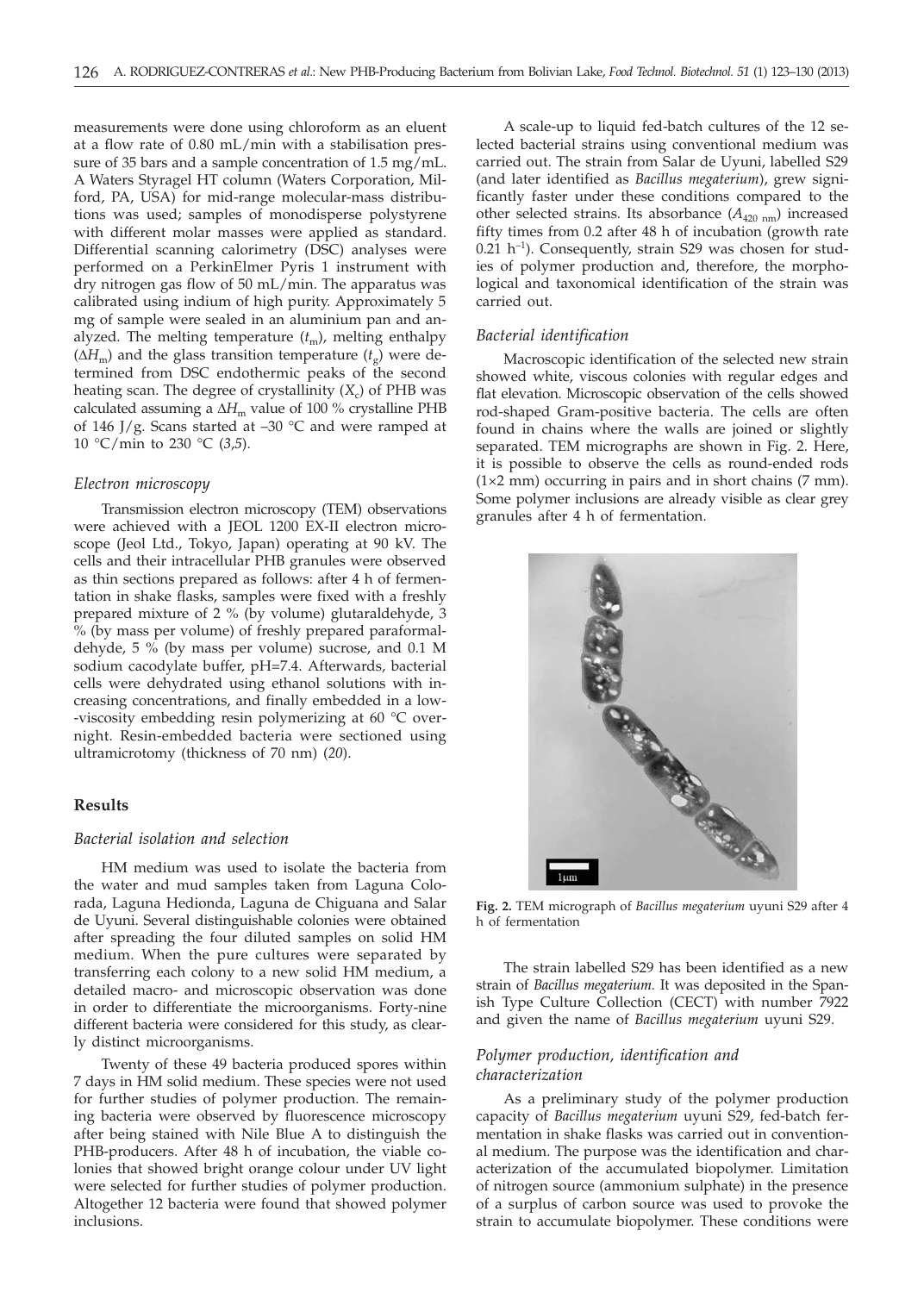realized by providing a conventional medium nitrogen source at the beginning of cultivation, and the repeated addition of glucose (carbon source) during the fermentation. Spore formation was always controlled by bacterial observation under microscope. Fig. 3a shows the fermentation pattern by indicating the time curves of CDM, RB, and PHB concentrations. The concentration of CDM increased to  $(4.59\pm0.12)$  g/L after 72 h of fermentation. The maximal concentration of PHB of (1.30±0.04) g/L was reached after 48 h with a polymer content of  $(31\pm0.20)$  % in CDM. After this time, the polymer concentration decreased again. The time courses for substrate consumption (glucose and inorganic nitrogen) are shown in Fig. 3b. The nitrogen source (ammonium sulphate) was almost depleted after approx. 48 h. This coincides with the time when the maximal polymer concentration was obtained. Regarding the sugar consumption, the bacteria were consuming it throughout the fermentation to grow and to synthesise biopolymer. The total consumption of sugar after 48 h was  $(7.55\pm0.36)$  g/L, thus the polymer and CDM yields at this point were (17±5) and (55±3) %, respectively. The glucose concentration at the end of the fermentation was higher than 10  $g/L$  (initial concentration) because 12  $g/L$  of glucose were added after 48 h (black arrow in Fig. 3b). Table 1 summarizes the most significant results of the cultivation of *Bacillus megaterium* uyuni S29.

FTIR and NMR results showed typical bands and signals of PHB. FTIR transmission spectrum of the PHA



**Fig. 3.** Time curves of fermentation with *Bacillus megaterium* uyuni S29: a) cell dry mass (CDM), polymer (PHB) and residual biomass (RB) concentrations, b) substrate (carbon and nitrogen source) concentrations. The arrow indicates the time of refeeding with glucose (50 % by mass). The error bars indicate the deviation between two parallel set-ups

Table 1. Average and standard deviation (S.D.) values of the main parameters resulting from the fermentation with *Bacillus megaterium* uyuni S29

| Parameter                               | Average S.D.     |
|-----------------------------------------|------------------|
| $\gamma$ (final cell dry mass)/(g/L)    | $4.59 \pm 0.12$  |
| $\gamma$ (PHA <sub>max</sub> )/(g/L)    | $1.30 \pm 0.04$  |
| $w(PHAmax(biomass))/\%$ at 48 h         | $31.00 \pm 0.20$ |
| $\mu_{\rm max}/h^{-1}$                  | $0.10 \pm 0.04$  |
| $r_P(\text{PHA})/(g/(L \cdot h))$       | $0.03 \pm 0.03$  |
| $\gamma$ (glucose)/(g/L) from 0 to 48 h | $7.55 \pm 0.36$  |
| $Y(PHA/sugars)$ from 0 to 48 h          | $0.17 \pm 0.05$  |
| $Y$ (CDM/sugars) from 0 to 48 h         | $0.55 \pm 0.03$  |

*g*(PHAmax)=maximum PHA content, *w*(PHAmax(biomass))=maximum PHA content in biomass,  $r_P$ (PHA)=volumetric productivity of PHA,  $\mu_{\text{max}}$ =maximum specific growth rate, Y=yield

extracted from the fermentation with *B. megaterium* uyuni S29 showed the main bands at 1726, 2960–2850, 1390– 1370 and 1230–1050  $cm^{-1}$  corresponding to the carbonyl group, methyl and methylene groups, the methyl group, and the ester group, respectively. The <sup>1</sup>H NMR results showed a spectrum with the presence of three groups of signals characteristic of the PHB homopolymer: at 1.29 ppm attributed to the methyl group, at 2.57 ppm for the ethylene group adjacent to an asymmetric carbon atom, and at 5.27 ppm characteristic of the methylene group. The signal observed at 7.25 ppm corresponds to the residual chloroform. For polymer characterization, DSC (Fig. 4) and GPC analyses were carried out in order to determine the molar mass distribution and the thermal properties of the biopolymer. Table 2 shows the results of the GPC analyses. The measurements of the refraction index show three main peaks, corresponding to different molar masses. Their proportions are also indicated in Table 2. The thermal analyses of the PHB extracted from *B. megaterium* uyuni S29 indicate an  $X_c$  and  $t_g$  of (36.70±1.20) % and  $(-17.10\pm0.81)$  °C, respectively, and three different *t*<sup>m</sup> peaks at (96.50±3.50), (118.50±3.50) and (134.34±2.51) °C. These results are shown in the DSC curve of Fig. 4.



**Fig. 4.** DSC curve (heat flow *vs.* temperature) of PHB extracted from *Bacillus megaterium* uyuni S29. Melting temperatures: *t*1m= (134.34±2.51) °C,  $t_{2m}$ =(118.50±3.50) °C, and  $t_{3m}$ =(96.50±3.50) °C, glass transition temperature  $t_{\alpha} = (-17.10 \pm 0.81)$  °C, and the degree of crystallinity  $X_c = (36.70 \pm 1.20)$  %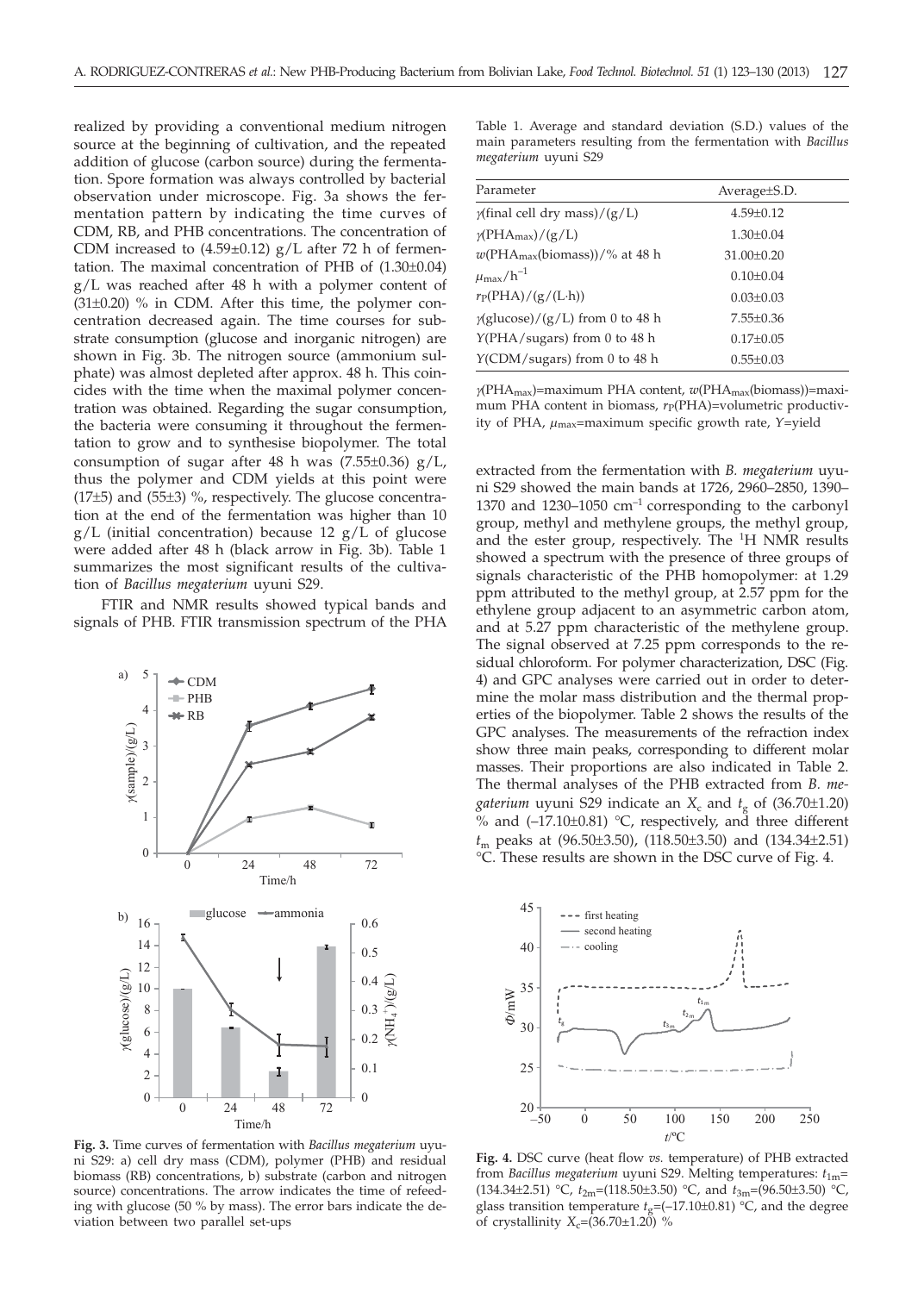| Peak            | Fraction<br>$\frac{0}{0}$ | $M_{n}$<br>kDa | $M_{\rm w}$<br>kDa | <b>PDI</b><br>$(M_{\rm w}/M_{\rm n})$ | $M_{\rm p}$<br>kDa |
|-----------------|---------------------------|----------------|--------------------|---------------------------------------|--------------------|
| 1st             | 76                        | 705            | 795                | 1.12                                  | 740                |
| 2 <sub>nd</sub> | 13                        | 135            | 190                | 1.40                                  | 174                |
| 3rd             | 11                        | 27.0           | 39.6               | 1.47                                  | 31.3               |

Table 2. Molecular mass distribution of polymer extracted from *Bacillus megaterium* uyuni S29 and the proportion of each different molecular mass

 $M_n$ =average number of the molecular mass,  $M_w$ =average mass of the molecular mass, PDI=polydispersity index and *M*<sub>p</sub>=maximum of the molecular mass

## **Discussion**

The importance of this work is the discovery of a strain from environmental samples available for cultivation in a conventional medium with low salt content which is already used in the industrial production of PHAs. The samples were taken from Bolivian hypersaline lakes, based on previous studies (*13,21*) reporting the isolation of important PHA producers from regions with similar extreme conditions such as *Halomonas boliviensis* (*11*) or *Haloferax mediterranei* (*12*). The advantages of the use of industrial conditions for polymer production, especially moderate amounts of salt in the medium, are twofold. Firstly, if the novel strains do not require any additional change of the culture conditions, there is no additional cost for its adaptation to the production process. Secondly, high salinity levels make the fermentation medium quite corrosive and might incur higher investment cost for the bioreactor equipment used in large scale. Salt in the medium must be concentrated and recycled in order to reduce the overall process cost as well as to minimize ecological drawbacks implicit in the disposal of post-fermentation residues (*8,11*). Therefore, avoiding the use of high salt concentrations during fermentation improves the production process economically and ecologically.

HM medium was used for the isolation of microorganisms in similar studies (*11*,*14*). Regarding the work at hand, a high diversity of bacterial species was found in the Bolivian samples. However, some of them formed endospores under conditions of nutrient depletion, coinciding with the requirement to induce biopolymer production. As this constitutes an undesired competition for the external carbon source between both metabolic processes (*22*), endospore-producing strains were eliminated from the study.

Bacteria without visible spore formation that showed PHB inclusions after staining with Nile Blue A were grown in conventional liquid medium, which was selected for polymer production because it is industrially used medium for the controlled accumulation of PHAs. Its composition, especially the nitrogen content, was optimized in order to induce the polymer accumulation already present after a few hours of fermentation (*5,8*,*15*). *B. megaterium* uyuni S29 was selected among the PHA-positive bacteria, because it showed fastest growth in conventional liquid medium. Taking into account its origin and its promising growth kinetics in conventional medium at low salt content, *B. megaterium* uyuni S29 can be classified as a halotolerant bacterium, characterized by a tolerance of high NaCl concentrations (*16*).

The fed-batch fermentation study was carried out with *B. megaterium* uyuni S29 in order to produce PHA biopolymer for further characterization. The strain was able to accumulate 31 % of PHB in CDM in this first experiment. This value can be considered promising, if compared to other novel bacteria described in recent works (*10*). The maximal polymer production took place when the nitrogen was limited. Nitrogen limitation acts as the initiator of PHA production because the formation of proteins (residual biomass) stops and the flux of carbon is directed to polymer synthesis (*8*). However, the values presented in Fig. 3 imply that the polymer is already accumulated during the exponential phase of bacterial growth. This can also be concluded from Fig. 2, which shows both cell division and polymer granules at the same time. These results are commonly observed when the depletion of other element(s) in the medium, besides nitrogen, restricts cell multiplication. Most likely, the agitation speed (120 rpm) was insufficient for optimum cultivation of *B. megaterium* uyuni S29 in shake flasks, inducing oxygen limitation. At the end of fermentation, the RB increased after 48 h without any addition of nitrogen source. This indicates that the cell autolysis could have occurred (*23*). Also during this time, the PHB concentration decreases, indicating that the strain is degrading and consuming the biopolymer again, as a result of the decrease of the carbon source concentration. Consequently, further studies are required in order to optimise the biopolymer production process and to determine the potential of the strain as PHB-producer. However, the results achieved by this preliminary study of polymer production by *B. megaterium* uyuni S29 (Table 1) are not far from other published results (*8*,*12*). For instance, Koller *et al.* (*8*) used the same conventional medium to compare the potential of three different wild-type bacteria, among them the halophilic archaeon *Haloferax mediterranei*, as industrial scale PHA producers. The maximum specific growth rate and the volumetric productivity were obtained in the range from 0.03 to 0.05  $h^{-1}$  and 0.08 to 0.29 g/(L·h), respectively. *B. megaterium* uyuni S29 showed a higher growth rate growing in conventional medium ((0.1±0.14) h–1). Quillaguamán *et al.* (*11*) reached a high PHB content and volumetric productivity, 88 % of CDM and  $1.1$   $g/(L \cdot h)$  respectively, using a complex strategy for PHB production by *H. boliviensis*. Therefore, it could be possible to capitalize on the maximal PHB production potential of *B. megaterium* uyuni S29 through the control and fine-tuning of the fermentation conditions (pH value, dissolved oxygen, temperature, providing suboptimal concentrations of nitrogen during PHA accumulation phase) by means of a laboratory bioreactor. In addition, the application of a bioreactor enables the investigation of different strategies for PHB production, such as PHA copolymer production for tailoring the polyester properties or continuous production mode for enhanced productivity.

This first fermentation with *B. megaterium* uyuni S29 enabled the identification and characterization of the produced biopolymer. The main bands and peaks of the FTIR and <sup>1</sup>H NMR spectra correspond to PHB, according to those found in the literature (*9*). These results together with the GC analysis show that *B. megaterium* uyuni S29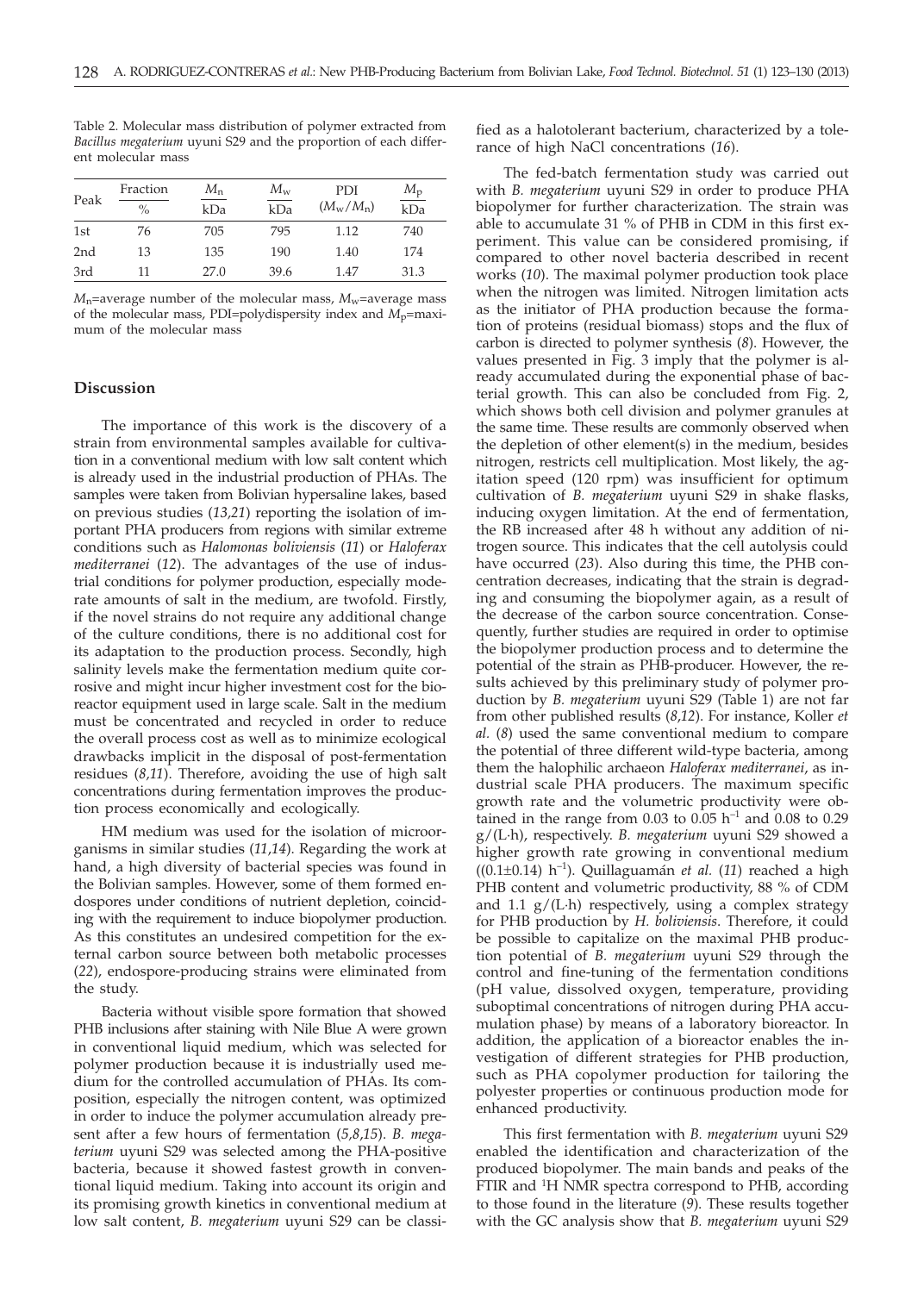| Polymer                          | Species                 | $M_n/kDa$ (PDI) | $t_{\rm m}/^{\circ}C$ | $t_{\rm g}/\text{°C}$ | $X_c$ /% | Ref.          |
|----------------------------------|-------------------------|-----------------|-----------------------|-----------------------|----------|---------------|
| PHB from glucose                 | B. megaterium uyuni S29 | 705(1.12)       | 134.34                | $-17.10$              | 36.7     | present paper |
| PHB from glucose                 | C. necator DSM 545      | 665(2.6)        | 178                   | 2.9                   | 68       | (5)           |
| PHB from molasses                | C. necator              | 220             | 173                   | -                     | 55       | (26)          |
| PHB from sugars                  | C. necator              | 230             | 150                   | -                     | 60       | (26)          |
| PHB from glucose                 | <b>B.</b> cereus SPV    | 1100(1.75)      | 169.71                | 2.04                  | 57.66    | (27)          |
| PHB from glucose                 | <b>B.</b> cereus SPV    | 882 (2.6)       | 160.83                | $-2.45$               | 54.42    | (27)          |
| PHB from glucose                 | <b>B.</b> cereus SPV    | 885 (3.1)       | 171.71                | 2.72                  | 64.08    | (27)          |
| P3HV                             | H. pseudoflava          |                 | 110-112-118           | $-15$                 | 56       | (28)          |
| P(3HB-co-6 %3HV) from whey sugar | H. mediterranei         | 1057(1.5)       | 150.80-158.90         | 6                     |          | (8)           |
| P(3HB-co-12 %3HV) from molasses  | C. necator              | 245             | 165                   | -                     | 45       | (26)          |
| P(3HB-co-20 %3HV)                |                         |                 | 145                   | $-1$                  |          | (28)          |
| P <sub>4</sub> H <sub>B</sub>    | H. pseudoflava          |                 | 53                    | $-40$                 |          | (28)          |
| P4HB                             |                         |                 | 56                    | $-48$                 | 55       | (21)          |
| $P(3HB-co-18 \%4HB)$             |                         |                 | 165                   | $-4$                  | 30       | (21)          |
| $P(3HB-co-69 \%4HB)$             |                         |                 | 50                    | $-36$                 |          | (21)          |

Table 3. Thermal properties of different PHAs

*M*n=average number of molecular mass, PDI=polydispersity index, *t*m=melting temperature, *t*g=glass transition temperature, *X*c=degree of crystallinity

exclusively accumulates PHB homopolymer using conventional medium with glucose as a substrate. Wild-type bacteria typically produce PHB of molecular masses between 10–3000 kDa, with a polydispersity index (PDI) of about 2 (*4*,*24*). The results of the GPC analysis show that the values for PHB produced by *B. megaterium* uyuni S29 are within this range. However, three different fractions could be identified, with the highest proportion corresponding to the highest molecular mass. Regarding the thermal analyses,  $X_c$  is generally reported in a range between 60–80 %,  $t_g$  about 4 °C and  $t_m$  about 160–180 °C (25). In contrast, PHB extracted from *B. megaterium* uyuni S29 shows significantly lower values of these thermal parameters (Table 3; *5,8,21,26–28*). The thermal properties that are closer to the PHA copolymers than to PHB might be a consequence of a formation of a blend of the three different PHB fractions, as determined by GPC analyses. This can be explained by the fact that the thermal behaviour of some polymers is influenced to a high extent by their chain length (*9*). The polymer fractions with a low degree of polymerization show a relatively large quantity of chain ends; here, the end groups act as 'impurities', lowering the polymer melting points (*25*). Therefore, there is evidence that the synthesised biopolymer features a blend of different PHB fractions with different molecular masses (different degrees of polymerisation).

The phylogenetic analyses of the 16S rDNA from the isolate showed that a new strain, *B. megaterium* uyuni S29, has been found. Thus, its macro- and microscopic characteristics coincide with those found for other strains of *B. megaterium* in literature (*29*): an aerobic, Gram-positive, rod-shaped bacterium with flat and viscous colonies. This is the first time that a wild-type strain of *B. megaterium* has been isolated from an extreme environment with high salinity as is the case with the Salar de Uyuni. The compilation of the chemical analyses of brine samples from Salar de Uyuni is given by Rettig *et al.* (*30*). A previous classification of *B. megaterium* indicates that it is halotolerant (*31*), thus coinciding with the ini-

tial conclusion for S29. Although *B. megaterium* uyuni S29 is a member of the Bacillaceae family, which are characterised by their endospore formation in unfavourable environments (*32*), no endospores were detected throughout the study. The used culture conditions probably induced the production of the biopolymer but were not favourable for the spore formation. Recently, some studies have shown many strains from this family that can be great polymer producers with high industrial potential (*33*) such as *B. cereus,* which can accumulate 48 % PHB in CDM with starch as a carbon source (*34*), or *Bacillus* sp. IPCB-403, which can accumulate 70 % PHB in CDM under optimum culture conditions (*35*). Thus, it is possible to avoid sporulation during polymer synthesis if the required conditions are obtained.

# **Conclusion**

This study describes for the first time the isolation of a wild-type strain of *B. megaterium* (uyuni S29) from extreme saline environments. The novel strain grew well in a conventional medium with low salt content as typically used for industrial production of PHAs. The data presented in this preliminary study about PHB production by strain S29 indicate a high potential of this bacterial isolate as PHB-producer. The biosynthesised PHB features thermal properties differing from conventional PHB (lower crystallinity, glass transition temperature and melting point) probably due to polymer fractions of different molecular masses. Therefore, further studies are needed in order to optimise the biopolymer production process and to assess the potential of the material for different applications.

#### *Acknowledgements*

This study was supported by the Interministerial Commission for Science and Technology (MAT2006- 05979). Special thanks to the research group of Bioma